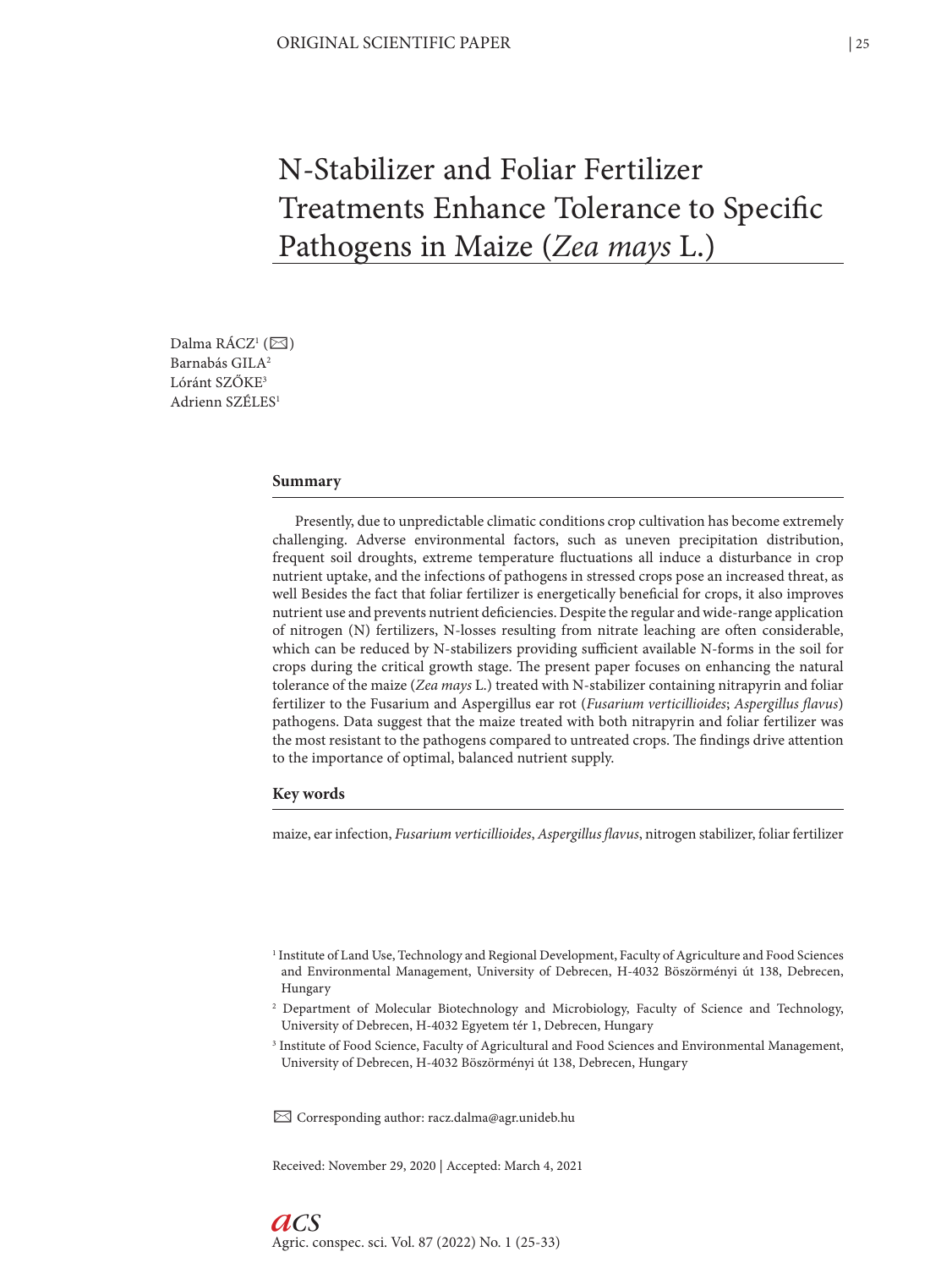# **Introduction**

In recent years, a growing body of scientific studies on sustainable crop protection and cultivation have indicated that due to climate change, crops face increasing challenges while the high demands of the population for quantity and quality of the yield have not diminished (Arora, 2019). Thus, developing agrotechnical solutions to mitigate stress factors on the crops is highly relevant. Several prior studies reported that appropriate and balanced nutrient supply supported the healthy condition of crops (Mengel and Kirkby, 2001; Kumar et al., 2018). However, it is important to note that this does not mean that most diseases can be controlled only by nutrient supply, it only highlights more clearly that professional nutrient supply must be an essential part of the integrated pest management in disease prevention and treatment (Reuveni and Reuveni, 1998; Singh and Gohain, 2017).

The health of maize is threatened by numerous pathogens, including toxigenic filamentous fungi, such as *Fusarium verticillioides* (*Hypocreales, Nectriaceae*), and *Aspergillus flavus* (*Eurotiales, Trichocomaceae*). Animals consuming feed contaminated with mycotoxins, as well as people who consume such animal products face medical risks (Garcia et al., 2012, Battilani et al., 2016). *F. verticillioides* has been in public knowledge for a longer time in link with the health protection of maize and it is considered to be one of the most dangerous field pathogens due to the production of the fumonisins (FB1, FB2, FB3) (Schulthess et al., 2002; Rosa Junior et al., 2019). In most cases, Fusarium ear rot shows clear symptoms: white-to pink or salmon-coloured mold at the ear tip (Wang et al., 2014). Insect activity is associated with fumonisin contamination as they disperse the fungus and provide routes for entry into the maize ear and kernels (Alma et al., 2005). A higher temperature during maturation and heavy rainfall creating humid conditions before harvest were reported to support infection and increase ear rot levels and fumonisin content at harvest (Fandohan et al., 2003; De la Campa et al., 2005). The effects of climate change are well reflected by the fact that the *A. flavus* has been known only as a pathogen of stored products. However, the fungus damages arable crops as well, as its spread and toxin production is favoured by the extremely hot, dry summers (Abbas et al., 2006, 2012; Guo et al., 2016; Maisello et al., 2019). Aflatoxins produced by the fungus (primarily B1) are the most important carcinogen secondary metabolites (Henry et al., 1999; Marchese et al., 2018). In most cases, infections are strongly linked to insect injuries (*Ostrinia nubilalis*, *Helicoverpa armigera*, *Diabrotica virgifera*), thus, appropriate timing of insecticide treatments has a key role. Symptoms of *Aspergillus* ear rot on maize are obvious: green or olive-coloured mold-covered surfaces can be seen on infected kernels (Thathana et al., 2017).

The relation between nutrient supply and pathogen infection is extremely complex (Huber and Graham, 1999; Huber et al., 2012). As a consequence of soil drought, nutrient uptake of crops is becoming energetically stressful, resulting in the increasing significance of foliar fertilizer (Fernández and Eichert, 2009). Although foliar fertilizers are not a part of everyday practice (Pecznik, 1976; Harder et al., 1982), the limited availability of nutrients in the soil prompts farmers to use additional foliar fertilizer treatment (Fernández and Eichert, 2009). Furthermore, it prevents latent or hidden nutrient deficiency diseases, enhancing the vitality and tolerance of crops. Foliar fertilization contributes to enhancing photosynthesis and respiration intensity, thus improving quantitative and qualitative parameters of the yield (Fageira et al., 2009).

Nitrogen (N) as one of the most essential nutrients in maize is a determining factor of crop cultivation as the N demand of maize is higher than any other nutrient (Forde and Clarkson, 1999; Pakurár et al., 2004). Despite the widespread practice of N-fertilization, crops often show symptoms of severe N-deficiency, even though the divided N application aims to reduce N-loss mainly resulting from nitrate leaching that contaminates underground waters (Huang et al., 2017; Dimpka et al., 2020). Nitrate leaching has the greatest responsibility for N-loss (10-50%) as it moves freely in the soil, which can be controlled by N-stabilizer treatment (Futó et al., 2016). N-stabilizer containing nitrapyrin blocks the activity of *Nitrosomonas* species involved in the nitrification process in the soil and is responsible for the conversion of ammonium to nitrite ions, providing stable ammonium-N forms available to crops for a longer period. In this way, N-loss resulting from nitrate leaching can be reduced (Vanelli and Hopper, 1992; Papp, 2014; Degenhardt et al., 2016; Futó et al., 2016; Woodward et al., 2019). Nitrapyrin contributes to improving the efficiency of N-fertilization, leads to healthier and more resistant crop vegetation, improved yield, and besides, it significantly reduces the environmental pollution resulting from nitrate-leaching (Randall et al., 2003a; Papp, 2014).

For maize nutrient supply, particular attention should be paid to magnesium (Mg) as the compound of chlorophyll responsible for photosynthesis, and to zinc (Zn) that contributes to the optimal protein synthesis. In the case of Zn deficiency, tolerance of crops becomes poor and increased risks inherent in the infection of pathogens should be expected (Cakmak and Yaizei, 2010). Some studies reported that optimal Zn supply improved drought tolerance, which contributes to the alleviation of *Aspergillus* induced fungal infection (Cakmak et al., 1989; Cakmak et al., 1994; Datnoff et al., 2006; Gérardeaux et al., 2009). As a result, theory cannot be excluded as the maize treated with nitrapyrin in order to improve the N-utilization, and with foliar fertilizer jointly resulting in better nutrient supply may contribute to enhance pathogen control of the crops.

The study aims to examine the relationship between nutrient supply and tolerance of maize (*Zea mays* L.) to artificial ear infection of *F. verticillioides* and *A. flavus* pathogenic filamentous fungi. To enhance the efficient utilization of N and other nutrients, N-stabilizer containing nitrapyrin and foliar fertilizer applications were performed in the scope of the presented experiment.

## **Materials and Methods**

#### **Design of the Experiment**

The field experiment was conducted in 2020, in the Demonstration Garden of the Institute of Plant Protection (University of Debrecen, Debrecen, Hungary; 47°33'07.9"N, 21°36'03.0"E). The test crop was feed maize (*Zea mays* L.) hybrid (Armagnac, FAO 490, Kite Zrt, Hungary). Maize was sown on 23 April (crop density: 72,000 crops ha<sup>-1</sup>). No fungicide and insecticide treatments were conducted during vegetation. N-stabilizer containing nitrapyrin (N-Lock™ Max, Corteva Agriscience, Wilmington, USA) was sprayed on 13 June, at a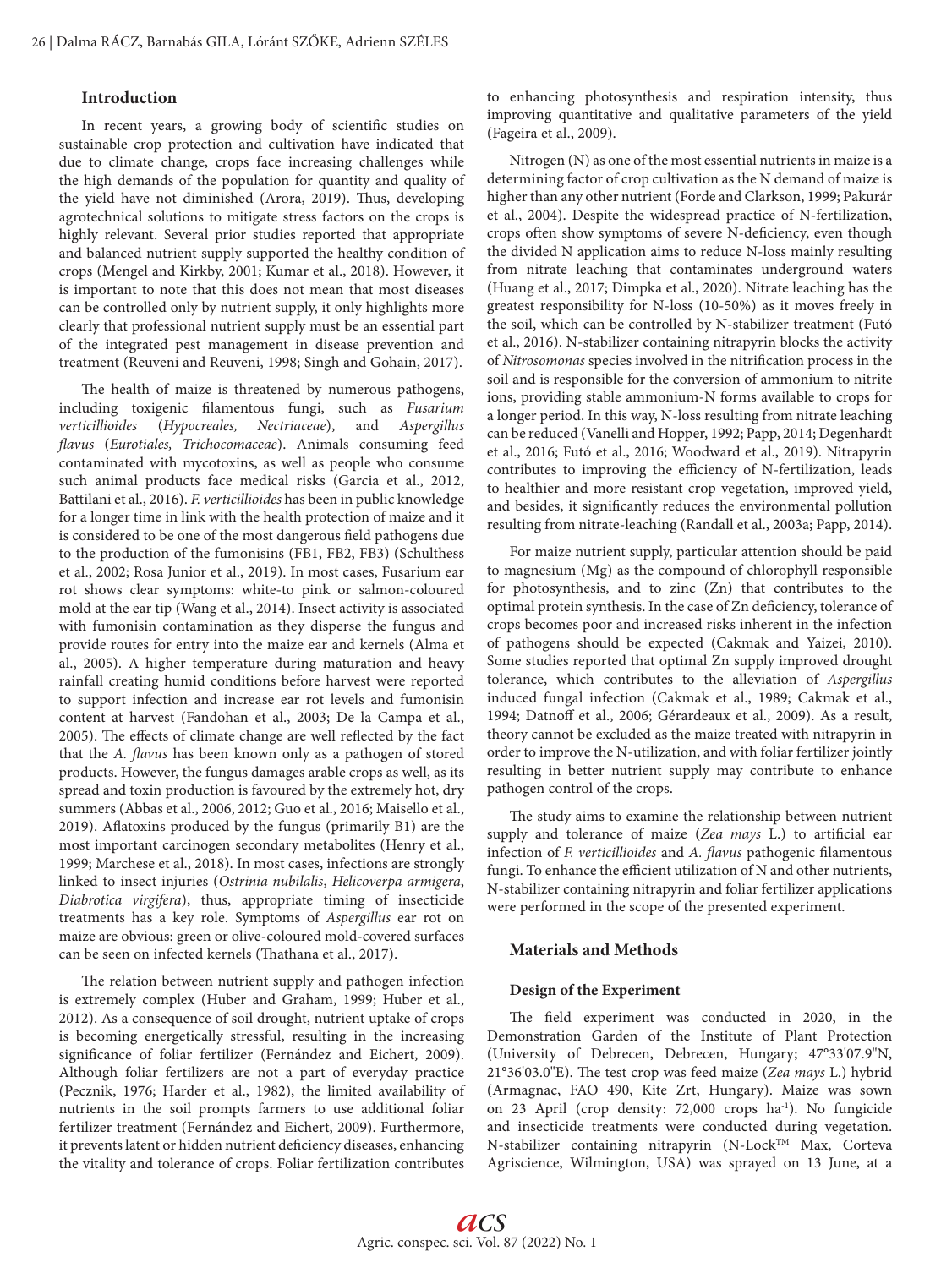25°C soil temperature, with 1.7 L ha<sup>-1</sup> dose (300 g  $L^{-1}$ ). Within two weeks 45 mm precipitation was received that activated soilapplied nitrapyrin (Hungarian Meteorological Service [HMS], 2020). Foliar fertilizer treatment was performed with 10 L ha-1 dose on 29 June, at the stage of 8 leaves of the maize (BBCH 17). The nutrient content of the foliar fertilizer is shown in Table 1. The amount of organic manure applied to the soil was 25 t ha-1.

The efficiency of nitrapyrin and foliar fertilizer treatments were followed up with measurements of soil nitrate content, relative chlorophyll content of the maize leaves. Furthermore, the accurate nutrient content of leaves was determined by laboratory leaf analysis. The treatments (control: C; foliar fertilizer: F; nitrapyrin: N; nitrapyrin + foliar fertilizer: N+F) were designed in four-time repetitions and located in small plots. Each plot was 25  $m^2$  in size.

**Table 1.** Composition of the applied foliar fertilizer

| Compound                        | $mg L^{-1}$ |
|---------------------------------|-------------|
| Total nitrogen $(N)^a$          | 80,000      |
| Phosphoric anhydride $(P_2O_5)$ | 70,000      |
| Potassium oxide $(K, O)$        | 70,000      |
| Sulphur trioxide $(SO3)$        | 70,000      |
| Boron $(B)^b$                   | 127         |
| Copper $(Cu)^b$                 | 162         |
| Iron $(Fe)^b$                   | 284         |
| Manganese (Mn) <sup>b</sup>     | 265         |
| Zinc $(Zn)^b$                   | 38          |

<sup>a</sup> – urea nitrogen; <sup>b</sup> – EDTA chelated

## **Climatic Condition of the Year**

The vegetation period of 2020 was characterized by an extremely uneven distribution of precipitation. The initial development of the maize was significantly impeded by the severe drought that lasted until the end of May in most parts of the country (only 51.7 mm of rain fell in April and May). The drought-induced soils were only alleviated by the lower rainfall in June, thus the growth of maize was still delayed. Intensive growth started in mid-June, when a series of rainfalls has begun (June: 117.9 mm; July: 96.7 mm precipitation), exposing several areas to inland water. During the tasselling period, the optimal amount of precipitation supported yield production. The general Growing Degree Days (GDD) was 1,574°C, which is 10-50 degrees lower than in the year 2019. However, compared to the long-term average, the excess is 30-70 degree-days (HMS, 2020).

#### **Soil Characteristics of the Experimental Field**

Soil analysis was performed by accredited HL-LAB Environmental and Soil Testing Laboratory (Debrecen, Hungary). The soil type of the experiment was loam. Plasticity index according to Arany  $(K_A)$  was 38 (loam), which was adopted to describe the soil texture and thus it indicates that the soil in question is sand (Hungarian Standards Institution [HSI], 1978a; Füleky and Vicze, 2007), with an average p $H_{\text{KCL}}$  6.83 value (slightly acidic soil; HSI, 1978b). Its humus content is 2.91%, carbonated lime content is 0.9% (lacking in calcium). AL-soluble  $P_2O_5$  content is 481 mg kg<sup>-1</sup> (HSI, 1999a), AL-soluble K<sub>2</sub>O is 2,010 mg kg<sup>-1</sup> (HSI, 1999a). KClsoluble N-NO<sub>3</sub>+NO<sub>2</sub> (all nitrate + nitrite; HSI, 1999b) content is  $2.16$  mg kg<sup>-1</sup>.

## **Soil Nitrate Measurements**

Soil samples were taken from the 0-30 cm depth randomly along a "W" line, taking into account the heterogeneity. Twelve soil samples were taken from targeted areas 6 times, approx. every 2-3 weeks depending on weather conditions as can be seen in Fig. 1. The soil nitrate content was measured with Nitrat 2000 soil kit (Stelzner, Germany) according to the steps recommended by the manufacturer.



**Figure 1.** Nitrate content changes in soils depending on weekly precipitation totals. C: untreated control; F: foliar fertilizer; N: nitrapyrin; N+F: nitrapyrin and foliar fertilizer; The black arrow indicates the date of nitrapyrin application. Asterisks (\*) denote statistically significant differences (Student's t-test,  $P \le 0.05$ ) between nitrapyrin treated and untreated soils

## **Chlorophyll Measurement**

Chlorophyll measurement was performed on 6 July, one week after foliar fertilization. The chlorophyll content of the maize leaves was determined using a SPAD-502 chlorophyll meter (Konica Minolta, Japan), which is based on two light-emitting diodes and a silicon photodiode receptor (Uddling et al., 2007). SPAD readings were calculated based on two transmission values, the 650 nm red light, which is absorbed by the chlorophyll, and 940 nm infrared light, at which no chlorophyll absorption occurs (Xiong et al., 2015). The measurement itself is simple as the device is a portable leaf-clip that must be clamped over the leaf tissue. The sensor generates within a few seconds a unitless SPAD reading (from 1 to 100) to indicate the index of chlorophyll *a* and chlorophyll *b* in thylakoid membrane in the leaf mesophyll chloroplasts (Konica Minolta, 1989; Kandel, 2020). Thus, this reading is proportional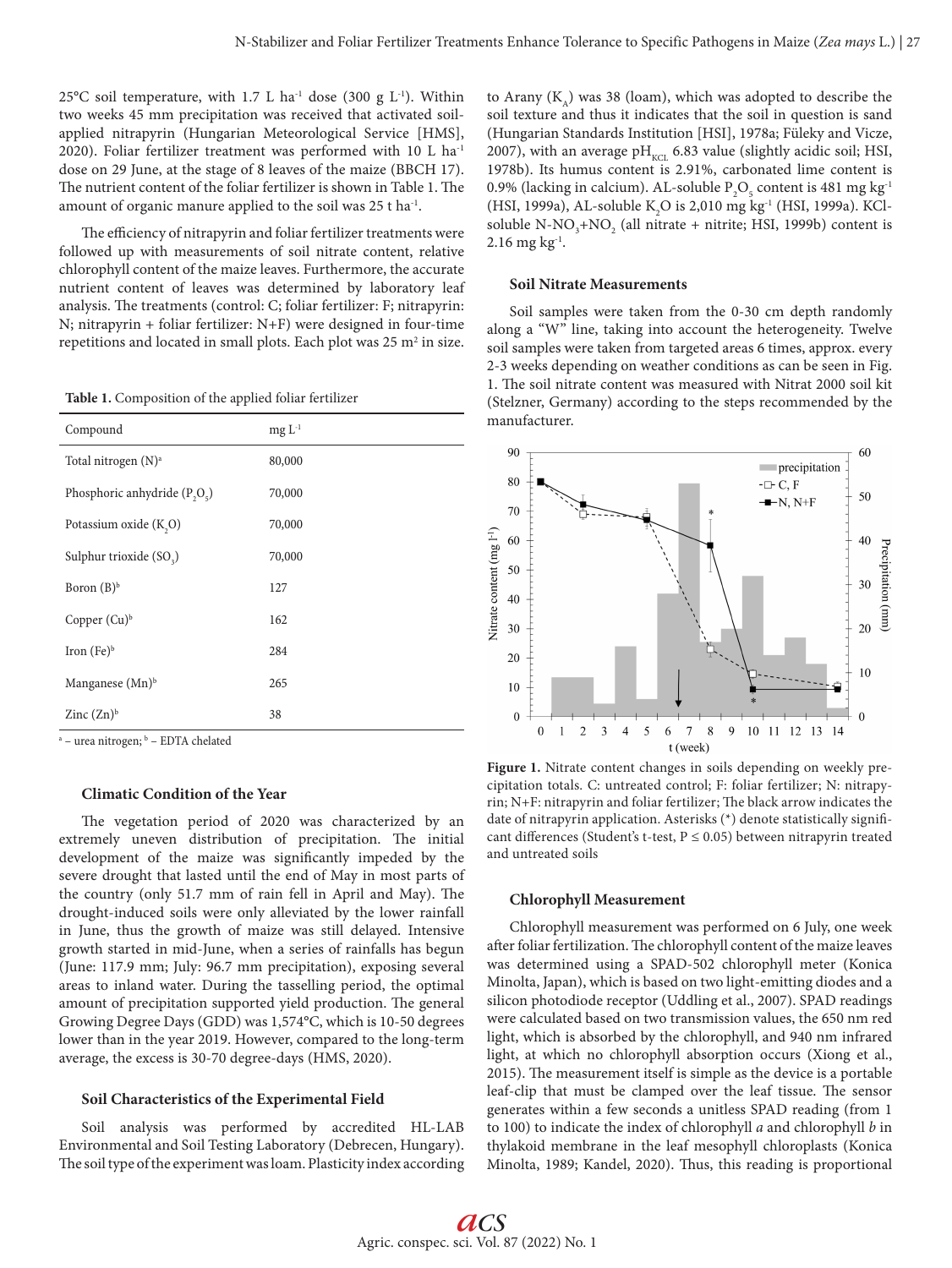to the amount of chlorophyll present in the leaf tissue (Castelli et al., 1996; Uddling et al., 2007; Ling et al., 2010; Sowiński et al., 2018). Since also adult leaves (close to ears) and young (top) leaves provide important information related to the health condition, five SPAD meter readings were taken on each leaf (between the midvein and the leaf margin) and the mean of the measurements was retained as a value. Sampling units were defined randomly between each treatment.

#### **Leaf Analysis**

Twenty samples close to the ears (adult leaves) were collected in each treatment for nutrient leaf analysis. Sampling of adult leaves was timed 10 days after foliar fertilization to ensure that nutrients were utilized by the treated crops. Since nutrient analysis requires sufficiently large tissue samples (approx. at least double handful size), the whole part of adult leaves was removed by cutting them. Sampling units were defined randomly between each treatment. Accredited laboratory leaf analysis was performed by HL-LAB Environmental and Soil Testing Laboratory (Debrecen, Hungary). During the process, SLW 240 drying oven (Pol-Eko-Aparatura, Poland) was used for the preparation of samples from which the extraction was performed with  $HNO<sub>3</sub>-H<sub>2</sub>O<sub>2</sub>$  blend with MARS 6 microwave digester (CEM Corporation, USA). The N content of the extracts was determined on UDK 139 Semi-Automatic Kjeldahl Distillation Unit (Velp Scientifica Srl, Italy) and the other nutrients were determined on iCAP 6300 Radial View ICP-OES spectrometer (Thermo Fisher Scientific, USA).

## **Artificial Infection**

For the artificial infection of the maize ear, pure cultures of *F. verticillioides* MRC 826 (NCAIM F.00935) and *A. flavus* NVK 20 (NCAIM F.00048) strains were used. Fungal strains were provided by the National Collection of Agricultural and Industrial Microorganisms ([NCAIM] Faculty of Food Sciences, Hungarian University of Agriculture and Life Sciences, Budapest, Hungary). To prepare inocula, fungi were grown on Potato Dextrose Agar medium (Beever and Bollard, 1970; Merck Millipore, Germany) for 7 days at 25°C (*F. verticillioides*) and 37°C (*A. flavus*). Conidiospores were scrapped in sterile water, filtered through a sterile Miracloth tissue (Merck Millipore, Germany) and then counted with a haemocytometer. During inoculation in case of both cultures, 1 mL of spore suspension (5×10<sup>6</sup> spore) was injected into the maize silk channel using sterile syringes (Chirana T. Injecta, Slovakia). For *F. verticillioides*, inoculation was performed on 31 July (tasselling stage), and for *A. flavus*, on 18 August (during severe insect injuries). Since both microorganisms have potential risks to health and the environment, the inoculation procedure was performed by wearing well-fitting, N95 face mask, protective glasses, overalls and gloves. Sterile needles were used for each inoculation. Infected ears were covered with plastic bags after infection for seven days to maintain humidity which creates favourable conditions for the fungal infection. After the seventh day, plastic bags were removed and replaced with waterproof brown-paper tassel maize bags until the harvest on 15 September (Zuber et al., 1978). The infection degree was evaluated as a percentage (%) that was defined from the number of infected kernels (that showed visible symptoms) counted per maize ear.

## **Statistical Analysis**

The statistical analysis was conducted by the R programming language (v4.0.2; R Core Team, 2020) and "agricolae" R package (v1.3-3; De Mendiburu, 2020). Student's t-test and its nonparametric version (Mann-Whitney U test) and Duncan's multiple comparison test were used to examine the means at a significance level of  $P \leq 0.05$ .

# **Results And Discussion**

The effect of nitrapyrin treatment was observed by nitrate content changes in treated and control soil. Since nitrapyrin application was the same in "N" (nitrapyrin) and "N+F" (nitrapyrin + foliar fertilizer) treated fields and changes of nitrate content in the soil are not influenced by the foliar fertilizer (F) treatment, results of nitrate measurements obtained from the control (C) field include the results of foliar fertilizer (F) treatment and results obtained from "N" (nitrapyrin) treated field include the results of "N+F" (nitrapyrin and foliar fertilizer) treatment (Fig. 1). Since nitrapyrin was sprayed in the middle of June, soil temperature was relatively warm (25°C). Several prior studies on the impact of temperature on the nitrifying bacteria have reported that the activity of *Nitrosomonas* sp. increases as temperature elevates (Watson et al., 1981; Taylor et al., 2019). Chen et al. (2018) have also revealed that *Nitrosomonas* sp. were more active at 20°C. Thus, it can be concluded that the inhibitory effect of nitrapyrin acting on *Nitrosomonas* sp. was greater as it resulted in more  $NO<sub>3</sub>$ -N (nitrate) forms in the nitrapyrin treated soil (N) compared to the control field (C), which provided better condition for the healthy development of maize during the rapid, high N-demanding growth stage. However, this result was not consistent with our hypothesis and prior studies that due to the nitrification delaying effect of nitrapyrin (Touchton et al., 1978), less nitrate concentration is expected in the treated soil as nitrapyrin increases ammonium retention and inhibits nitrification (Randall et al., 2003b; Randall and Vetsch, 2005; Ma et al., 2013; Sun et al., 2015; Zhang et al., 2015; Giacometti et al., 2020;). In the present research, at week 8 post-sowing, the nitrate content in the control, nitrapyrin-free (C; F) soils was significantly reduced compared to the nitrapyrin treated (N; N+F) soils (Fig. 1). It is more than possible that the continuous, heavy rainfall explains the decrease resulting in increased nitrate leaching in the near-surface soil. This agrees with several prior studies emphasizing the major impact of precipitation on nitrate leaching (Randall and Mulla, 2001; Schwenke and Haigh, 2016; Iqbal et al., 2017; Bowles et al., 2018; Martinez-Feria et al., 2019). The obtained results suggest that nitrapyrin provides more available N-forms in the soil creating more favourable conditions for the healthy growth and enhances N-use efficiency of the maize.

The effectiveness of the foliar fertilizer and nitrapyrin treatments were monitored by measuring the amount of relative chlorophyll in maize leaves correlating with the general health status of the crops, photosynthesis activity and N supply (Sowiński et al. 2018). Data obtained indicate that maize treated with nitrapyrin (N; N+F) showed the highest chlorophyll concentration, where the difference was significant for both adult and young leaves compared to the control (C) treatment (Fig. 2).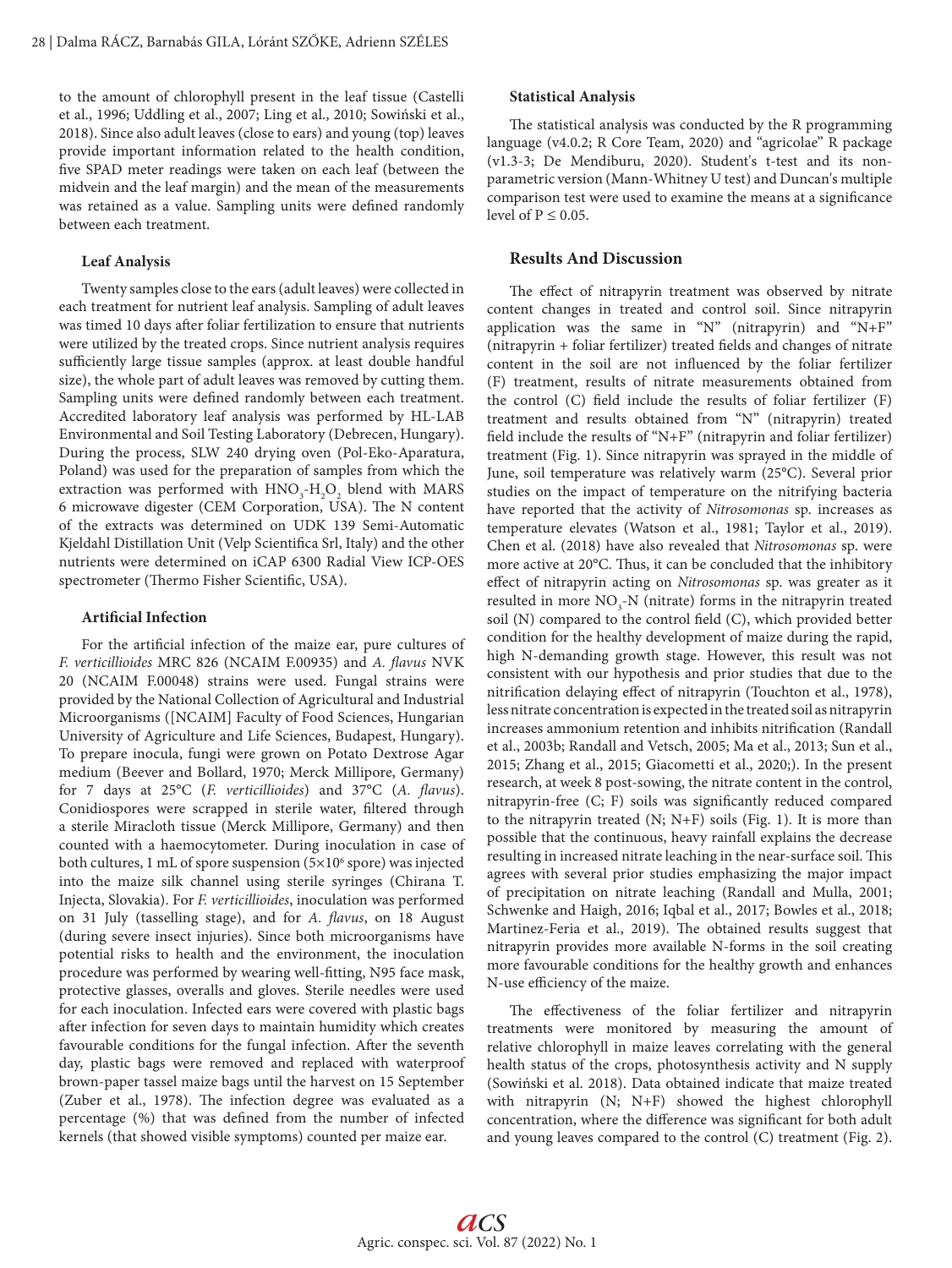

**Figure 2.** Changes in relative chlorophyll content due to each treatment. C: untreated control; F: foliar fertilizer; N: nitrapyrin; N+F: nitrapyrin and foliar fertilizer; Different lowercase letters denote statistically significant differences (Duncan's multiple comparison test, P  $\leq$  0.05) between treatments

Since no statistically significant difference was shown between the chlorophyll content of the control (C) and foliar fertilizer (F) treatment, it can be concluded that chlorophyll content increase was mainly influenced by the conditions of more favourable N uptake for the maize provided by nitrapyrin treatment.

This finding is in accordance with several prior studies (Singh and Nelson, 2019; Nozari et al., 2020; Ren et al., 2020; Taherianfar et al., 2020) that reported on increased chlorophyll amount and higher SPAD readings due to nitrapyrin. Besides, previous

studies on foliar fertilizer treatment also emphasized its effect on enhancing photosynthesis activity of crops, thus increasing crop yields and quality (Harder et al., 1982; Tejada and Gonzalez, 2004; Abbas and Ali, 2011). Similar conclusions were drawn by our previous research when foliar fertilization significantly increased SPAD values (Rácz and Radócz, 2020a, 2020b). In contrast, the results obtained in this study indicate that foliar fertilizer did not increase SPAD index that would indicate more abundant chlorophyll amount. At this stage of understanding it is believed that foliar fertilizer slightly increased photosynthetic activity in maize but, however, it did not show a significant extent.

For the accurate determination of nutrient supply of maize leaves, a laboratory leaf analysis was performed on sampled adult leaves. Results are presented in Table 2. Leaf analysis supports the idea that maize that was not treated with N-stabilizer (C; F) showed N-content below the critical value (critical value: N: 28,000 mg kg-<sup>1</sup>; Elek and Kádár, 1980), which was also indicated by the typical N-deficiency symptoms (yellowing of aging leaves; Bergmann, 1992; Voss, 1993). On the other hand, nitrapyrin treated maize (N; N+F) did not show any symptoms referring to N-deficiency and it was confirmed by the laboratory leaf analysis. It follows from the foregoing that nitrapyrin treatment contributed to prevent N-deficiency in maize and improve N-supply. This explains why the highest SPAD readings were detected in nitrapyrin treated maize.

In terms of maize sensitivity, particular attention was paid to the Zn and Mg supply (Gupta et al., 2008; Mengutay et al., 2013). Results indicate that for both nutrients hidden nutrient deficiency developed in control (C) and treated (N; F; N+F) maize as both nutrients were below the critical minimum value (critical minimum value: Mg: 2,500 mg kg-1; Zn: 25 mg kg-1; Elek and Kádár, 1980) despite no visual symptoms.

| Treatments               | C                          | $\rm N$            | F                          | $N+F$              |
|--------------------------|----------------------------|--------------------|----------------------------|--------------------|
| Nitrogen (N)             | $23,900 \pm 1,195^{\circ}$ | $28,100 \pm 1,405$ | $26,300 \pm 1,315^{\circ}$ | $29,100 \pm 1,455$ |
| Phosphorus (P)           | $2,170 \pm 87$             | $2,510 \pm 100$    | $2,210 \pm 88$             | $2,550 \pm 102$    |
| Potassium (K)            | $17,700 \pm 708$           | $17,100 \pm 684$   | $16,630 \pm 665$           | $17,070 \pm 683$   |
| Calcium (Ca)             | $4,230 \pm 317$            | $4,220 \pm 317$    | $3,990 \pm 299$            | $4,300 \pm 323$    |
| Magnesium (Mg)           | $1,560 \pm 117^{\rm b}$    | $1,650 \pm 124^b$  | $1,500 \pm 113^b$          | $1,620 \pm 122^b$  |
| Sulphur $(S)$            | $1,480 \pm 148$            | $1,840 \pm 184$    | $1,590 \pm 159$            | $1,910 \pm 191$    |
| Boron (B)                | $10 \pm 1.3$               | $11 \pm 1.4$       | $18 \pm 2.3$               | $14 \pm 1.8$       |
| Copper (Cu)              | $5.6 \pm 0.4$              | $7.4 \pm 0.6$      | $6.1 \pm 0.5$              | $8.1 \pm 0.6$      |
| Iron $(Fe)$              | $92.8 \pm 7.0$             | $115.0 \pm 5.8$    | $135.0 \pm 6.8$            | $121.0 \pm 6.1$    |
| Manganese (Mn)           | $47.7 \pm 3.6$             | $53.5 \pm 4.0$     | $48.1 \pm 3.6$             | $57.6 \pm 4.3$     |
| $\text{Zinc}(\text{Zn})$ | $10.4 \pm 0.8^{\circ}$     | $14.5 \pm 1.1^c$   | $18.3 \pm 1.4^c$           | $14.1 \pm 1.1^c$   |

**Table 2.** The total nutrient content of maize leaves due to each treatment

All values in mg per kg of air-dried substance; ª - value less than the lower critical value of the optimal content (28,000 mg kg<sup>1</sup>; Elek and Kádár, 1980); <sup>b</sup> - value less than the lower critical value of optimal content (25,00 mg kg<sup>-1</sup>; Elek and Kádár, 1980); <sup>c</sup> - value less than the lower critical value of optimal content (25 mg kg<sup>-1</sup>; Elek and Kádár, 1980); C: untreated control; N: nitrapyrin; F: foliar fertilizer; N+F: nitrapyrin and foliar fertilizer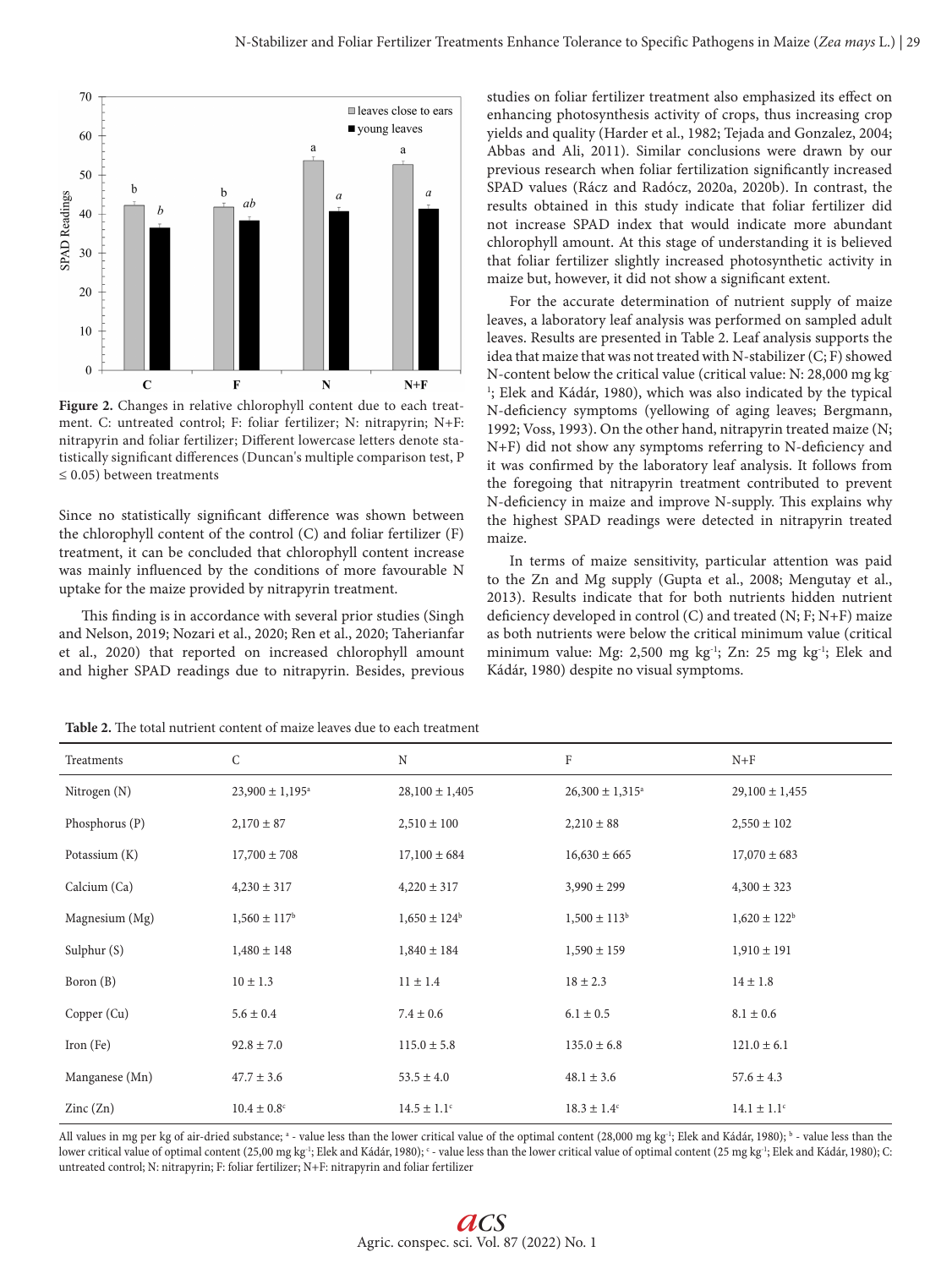This can be attributed to the fact that the nutrient composition of the applied foliar fertilizer was general, which did not include Mg, and contained only a small amount (38 mg L-1) of Zn. Therefore, it remains unclear whether the development of deficiency disease could have been avoided if the foliar fertilizer had contained Mg and more Zn. Teklic et al. (2009) and Júnior et al. (2019) have reported that Mg fertilized plants might cause increase in photosynthetic activity, chlorophyll values, and SPAD index. It can be explained by the fact that Mg is a component of the chlorophyll molecule, thus, it has a central role in the utilization of light energy in photosynthesis. As a result, adequate Mg nutrition is essential in crop production especially under stress conditions (Cakmak and Kirkby, 2008; Verbruggen and Hermans, 2013).

Several previous studies have reported increasing sensitivity of maize to Zn deficiency (Wang and Jin, 2007; Gupta et al., 2008; Mattiello et al., 2015), which provides an explanation for the Zndeficiency developed in all treated maize in this research and this may be the reason why low-Zn foliar fertilizer is not satisfactory to cover nutritional requirements of maize. However, it needs to be emphasized that despite the low-Zn content foliar fertilizer, it was still able to improve Zn-supply compared to untreated maize. An important implication of these findings is that due to increased sensitivity of maize to Zn and Mg-deficiency, these nutrients are particularly important to be applied with foliar fertilizers designed in the nutrient needs of maize.

Tolerance to maize-specific pathogens was tested by artificial maize ear infection with *F. verticillioides* (*Fv*) and *A. flavus* (*Af*) filamentous fungi. Degrees of infections are represented in Fig. 3 which suggests that both pathogens were more infective in untreated (C) crops (*Fv*:  $3.86 \pm 0.70\%$ ; Af:  $3.14 \pm 0.45\%$ ), while the infection was the least intense in maize treated with nitrapyrin and foliar fertilizer (N+F; *Fv*: 0.26 ± 0.45%; *Af*: 0.46 ± 0.33%). However, there was no significant difference between the infection symptoms observed in the combined treatment (N+F) and treatment with foliar fertilizer (F) alone and the intensity of symptoms caused by *F. verticillioides* in nitrapyrin treatment



**Figure 2.** The intensity of maize ear infection caused by *F. verticillioides* and *A. flavus* due to each treatment. C: untreated control; F: foliar fertilizer; N: nitrapyrin; N+F: nitrapyrin and foliar fertilizer; Different lowercase letters denote statistically significant differences (Duncan's multiple comparison test,  $P \le 0.05$ ) between treatments

(N) maize was similar to the untreated, control (C) maize. We speculate that this might be due to the more abundant N in the soil utilized by maize that was provided by nitrapyrin, which is in line with the findings by Reid et al. (2001) providing evidence for increasing disease severity due to higher rates of N. Overall, results obtained in current study suggest that maize with poor nutrient supply induced the lowest tolerance to maize ear infection, which is in accordance with thee fact that optimal nutrient supply plays a key role to decreased disease severity (Dordas, 2008; Gupta et al., 2017). Although the findings support the beneficial effect of foliar fertilizer treatment, it is believed that its efficiency would have been enhanced further if it had contained higher Zn and Mg content instead of general composition of nutrients.

# **Conclusions**

As an outcome of the examinations, the application of nitrapyrin can be recommended at the same time as postemergent herbicide treatment to enhance N-use efficiency as in this way adequate amount of available N can be ensured in the soil during the high N-demanding period of maize. Contrary to initial expectations, foliar fertilizer treatment slightly improved the maize nutrient supply as the amount of Mg and Zn was still critical in treated crops. In the opinion of the authors, this may have been the result of the general nutrient composition and low Zn content of the applied foliar fertilizer.

The tolerance to the artificial ear infection by the two pathogens was improved mostly due to the combination of two technologies (N-stabilizer and foliar fertilizer). Although the results suggest that foliar fertilized maize showed significantly reduced symptoms of the infection, it is believed that the beneficial effect of foliar fertilizer could have been enhanced further by a special product designed to the individual nutrient supply of maize. Results draw the attention to the reasonable N-supply as well as optimal Zn and Mg supply due to the increased sensitivity to deficiencies of maize.

## **Acknowledgements**

The research was supported by the Kálmán Kerpely Doctoral School (University of Debrecen). The authors thank the Institute of Plant Protection (University of Debrecen) for use of land and resources for the field experiment.

## **References**

- Abbas H. K., Cartwright R. D., Xie W., Shier W. T. (2006). Aflatoxin and Fumonisin Contamination of Maize (maize, *Zea mays*) Hybrids in Arkansas. Crop Prot. 25 (1): 1-9. doi: 10.1016/j.cropro.2005.02.009
- Abbas H. K., Mascagni H. J., Bruns H. A., Shier W. T., Damann K. E. (2012). Effect of Planting Density, Irrigation Regimes and Maize Hybrids with Varying Ear Size on Yield, and Aflatoxin and Fumonisin Contamination Levels. Am J. Plant Sci. 3: 1341-1354. doi: 10.4236/ ajps.2012.310162
- Abbas M. K., Ali A. S. (2011). Effects of Foliar Application of NPK on Some Growth Characters of Two Cultivars of Roselle (*Hibiscus sabdariffa* L.) Am J Plant Physiol 6: 220-227. doi: 10.3923/ajpp.2011.220.227
- Alma A., Lessio F., Reyneri A., Blandino M. (2005). Relationships between *Ostrinia nubilalis* (*Lepidoptera: Crambidae*) Feeding Activity, Crop Technique and Mycotoxin Contamination of Maize Kernel in Northwestern Italy. Int J Pest Manag. 51: 165-173. doi: 10.1080/09670870500179698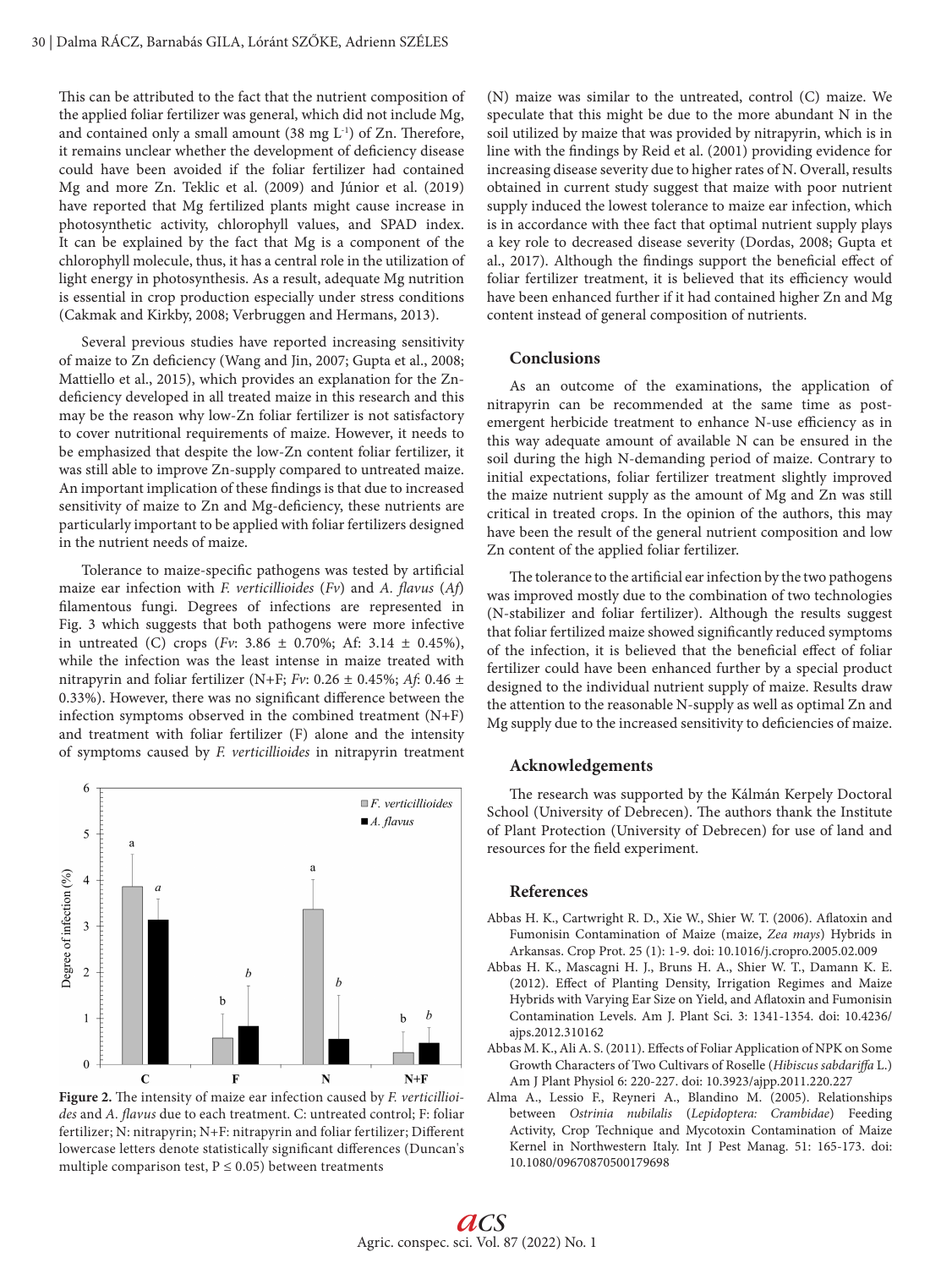- Arora N. K. (2019). Impact of Climate Change on Agriculture Production and Its Sustainable Solutions. Environmental Sustainability 2: 95-96. doi: 10.1007/s42398-019-00078-w
- Battilani P., Toscano P., Van der Fels-Klerx H., Moretti A., Camardo Leggieri M., Brera C., Rortais A., Goumperis T., Robinson T. (2016). Aflatoxin B1 Contamination in Maize in Europe Increases Due to Climate Change. Sci Rep. 6: 24328. doi: 10.1038/srep24328
- Beever, R. E., Bollard, E. G. (1970). The Nature of the Stimulation of Fungal Growth by Potato Extract. J Gen Microbiol. 60: 273-279. doi: 10.1099/00221287-60-2-273
- Bergmann W. (1992). Nutritional Disorders of Plants. Gustav Fischer Verlag, Jena, Germany
- Bowles T. M., Atallah S. S., Campbell E. E., Gaudin A. C. M., Wieder W. R., Grandy A. S. (2018). Addressing Agricultural Nitrogen Losses in a Changing Climate. Nature Sustainability 1: 399-408. doi: 10.1038/ s41893-018-0106-0
- Cakmak I., Marschner H., Bangerth F. (1989). Effect of Zinc Nutritional Status on Growth, Protein Metabolism and Levels of Indole-3-Acetic Acid and Other Phytohormones in Bean (*Phaseolus vulgaris* L.). J Exp Bot. 40: 405-412. doi: 10.1093/jxb/40.3.405
- Cakmak I., Hengeler C., Marschner H. (1994). Partitioning of Shoot and Root Dry Matter and Carbohydrates in Bean Plants Suffering from Phosphorus, Potassium and Magnesium Deficiency. J Exp Bot. 45: 1245-1250. doi: 10.1093/jxb/45.9.1245
- Cakmak I., Kirkby E. A. (2008). Role of Magnesium in Carbon Partitioning and Alleviating Photooxidative Damage. Physiol Plant. 133: 692-704. doi: 10.1111/j.1399-3054.2007.01042.x
- Cakmak I., Yaizei A. M. (2010). Magnesium: A Forgotten Element in Crop Production. Better Crops with Plant Food 94: 23-25
- Castelli F., Contillo R., Miceli F. (1996). Non-Destructive Determination of Leaf Chlorophyll Content in Four Crop Species. J Agron Crop Sci. 177: 275-283. doi: 10.1111/j.1439-037X.1996.tb00246.x
- Chen M., Chen Y., Dong S., Lan S., Zhou H., Tan Z., Li X. (2018). Mixed Nitrifying Bacteria Culture under Different Temperature Dropping Strategies: Nitrification Performance, Activity and Community. Chemosphere 195: 800-809. doi: 10.1016/j.chemosphere.2017.12.129.
- Datnoff L. E., Elmer W., Huber D. (2006). Mineral Nutrition and Plant Disease. APS Press, St. Paul, USA
- De la Campa R., Hooker D. C., Miller J. D., Schaafsma A. W., Hammond B. G. (2005). Modeling Effects of Environment, Insect Damage, and *Bt* Genotypes on Fumonisin Accumulation in Maize in Argentina and the Philippines. Mycopathologia 159, 539-552. doi: 10.1007/s11046- 005-2150-3
- De Mendiburu F. (2020). agricolae: Statistical Procedures for Agricultural Research. R Package Version 1.3-3. Available at: https://CRAN.Rproject.org/package=agricolae [Accessed 21 09. 2020].
- Degenhardt R. F., Juras L. T., Smith L. R. (2016). Application of Nitrapyrin with Banded Urea, Urea Ammonium Nitrate, and Ammonia Delays Nitrification and rRduces Nitrogen Loss in Canadian Soils. Crop Forage Turfgrass Manag. 2: 1-11. doi: 10.2134/cftm2016.03.0027
- Dimpka C. O., Fugice J., Singh U., Lewis T. D. (2020). Development of Fertilizers for Enhancing Nitrogen Use Efficiency - Trends and Perspectives. Sci Total Environ. 731: 139113. doi: 10.1016/j. scitotenv.2020.139113
- Dordas C. (2008). Role of Nutrients in Controlling Plant Diseases in Sustainable Agriculture. A Review. Agron Sustain Dev. 28: 33-46. doi: 10.1051/agro:2007051
- Elek É., Kádár I. (1980). Állókultúrák és szántóföldi növények mintavételi módszere. MÉM Növényvédelmi és Agrokémiai Központ, Budapest, Hungary
- Fageira N. K., Barbosa Filho M. P., Moreira A., Guimarães C. M. (2009). Foliar Fertilization of Crop Plants. J Plant Nutr. 32: 1044-1064. doi: 10.1080/01904160902872826
- Fandohan P., Hell K., Mrasas W. F. O., Wingfield M. J. (2003). Infection of Maize by *Fusarium* Species Contamination with Fumonisin in Africa. Afr J Biotechnol 2: 570-579. doi: 10.5897/ajb2003.000-1110
- Fernández V., Eichert T. (2009). Uptake of Hydrophilic Solutes through Plant Leaves: Current State of Knowledge and Perspectives of Foliar Fertilization. Crit Rev Plant Sci. 28: 36-68. doi: 10.1080/07352680902743069
- Forde B. G., Clarkson D. T. (1999). Nitrate and Ammonium Nutrition of Plants: Physiological and Molecular Perspectives. Adv Bot Res. 30: 1-90. doi: 10.1016/S0065-2296(08)60226-8
- Futó Z., Bence G., Holes A., Surányi Sz., Papp Z. (2016). Korszerű növénytáplálás a növénytermesztésben. In: Proc. A magyar gazdaság és társadalom a 21. század globalizálódó világában II (Árpási Z., Bodnár G., Gurzó I., eds) Szent István Egyetem Gazdasági, Agrár- és Egészségtudományi Kar, Békéscsaba, Hungary, pp. 148-157
- Füleky Gy., Vicze M. (2007). Soil and Archaeological Evidences of the Periods of the Tell Development of Százhalombatta-Földvár. Atti della Societa Toscana di Scienze Naturali, Memorie Serie A 112: 133-140
- Garcia D., Ramos A. J., Sanchis V., Marín S. (2012). Effect of *Equisetum arvense* and *Stevia rebaudiana* Extracts on Growth and Mycotoxin Production by *Aspergillus flavus* and *Fusarium verticillioides* in Maize Seeds as Affected by Water Activity. Int J Food Microbiol. 153: 21-27. doi: 10.1016/j.ijfoodmicro.2011.10.010
- Gérardeaux E., Saur E., Constantin J., Porté A., Jordan-Meille L. (2009). Effect of Carbon Assimilation on Dry Weight Production and Partitioning during Vegetative Growth of K-Deficient Cotton (*Gossypium hivsutum* L.) plants. Plant and Soil 324: 329-334. doi: 10.1007/s11104-009-9995-z
- Giacometti C., Mazzon M., Cavani L., Ciavatta C., Marzadori C. (2020). A Nitrification Inhibitor, Nitrapyrin, Reduces Potential Nitrate Leaching through Soil Columns Treated with Animal Slurries and Anaerobic Digestate. Agronomy 10: 865. doi: 10.3390/agronomy10060865
- Guo B. Z., Ji X. Y., Ni X. Z., Fountain J. C., Li H., Abbas H. K., Lee R. D., Scully B. T. (2016). Evaluation of Maize Inbred Lines for Resistance to Pre-Harvest Aflatoxin and Fumonisin Contamination in the Field. Crop J. 5: 259-264. doi: 10.1016/j.cj.2016.10.005
- Gupta U., Wu K., Liang S. (2008). Micronutrients in Soils, Crops and Livestock. Earth Sci Front. 15: 110-125. doi.: 10.1016/S1872- 5791(09)60003-8
- Gupta, N., Debnath, S., Sharma, S., Sharma, P., Purohit, J. (2017). Role of Nutrients in Controlling the Plant Diseases in Sustainable Agriculture. In: Agriculturally Important Microbes for Sustainable Agriculture (Meena V., Mishra P., Bisht J., Pattanayak A., eds) Springer, Singapore, pp. 217-262
- Harder H. J., Carlson R. E., Shaw R. H. (1982). Maize Grain Yield and Nutrient Response to Foliar Fertilizer Applied during Grain Fill. Agron J. 74: 106-110. doi: 10.2134/agronj1982.000219620074000100 27x
- Henry S. H., Bosch F. X., Troxell T. C., Bolger P. M. (1999). Reducing Liver Cancer – Global Control of Aflatoxin. Science 286: 2453-2454. doi: 10.1126/science.286.5449.2453
- Huang T., Ju X., Yang H. (2017). Nitrate Leaching in a Winter Wheat-Summer Maize Rotation on a Calcareous Soil as Affected by Nitrogen and Straw Management. Sci Rep. 7: 42247. doi.org/10.1038/srep42247.
- Huber D. M., Graham R. D. (1999). The Role of Nutrition in Crop Resistance and to Disease. In: Mineral Nutrition of Crops Fundamental Mechanisms and Implications (Rengel Z., ed) Food Product Press, New York, USA, pp. 205-226
- Huber D., Römheld V., Weinmann M. (2012). Relationship between Nutrition, Plant Diseases and Pests. In: Marschner's Mineral Nutrition of Higher Plants (Marschner P., ed) Academic Press, Cambridge, USA, pp. 283-298
- Hungarian Meteorological Service (2020). Agrometeorology. Available at: https://www.met.hu/idojaras/agrometeorologia/ [Accessed 24 10. 2020].
- Hungarian Standards Institution (1978a). Evaluation of Some Chemical Properties of the Soil. Laboratory tests. MSZ-08-0206-2:1978, Section 2.1
- Hungarian Standards Institution (1978b). Determination of Physical and Hydrophysical Properties of Soils. MSZ-08-0205:1978, Section 5.1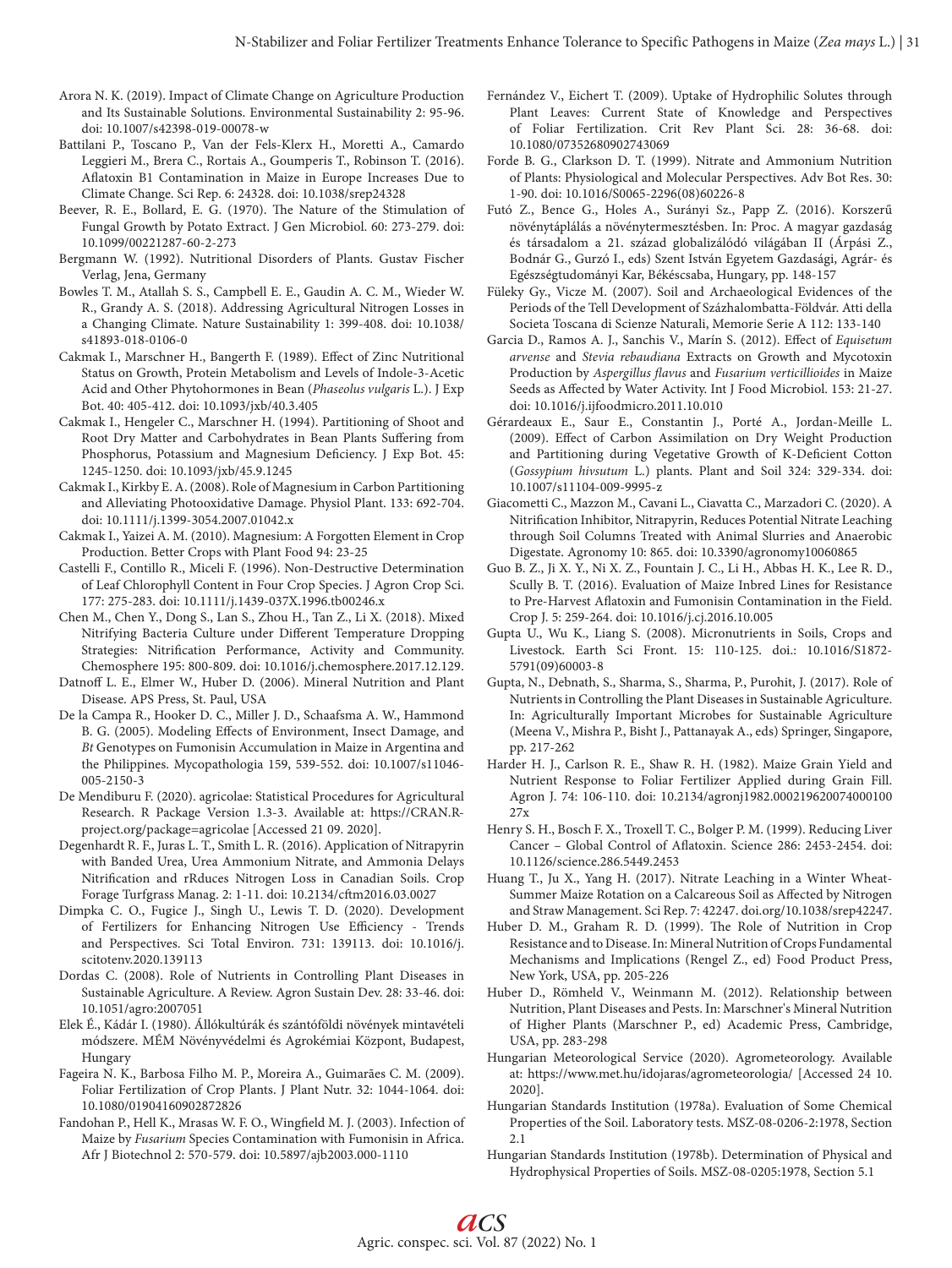Hungarian Standards Institution (1999a). Determination of the Soluble Nutrient Element Content of the Soil. MSZ 20135:1999, Section 4.2.1

- Hungarian Standards Institution (1999b). Determination of the Soluble Nutrient Element Content of the Soil. MSZ 20135:1999, Section 4.2.2
- Iqbal J., Necpalova M., Archontoulis S. V., Anex R. P., Bourguignon M., Herzmann D., Castellano M. J. (2017). Extreme Weather-Year Sequences Have Nonadditive Effects on Environmental Nitrogen Losses. Glob Chang Biol. 24: 303-317. doi: 10.1111/gcb.13866
- Júnior R. C., Guimarães V F., Bulegon L., Suss A. D., Bazei G. L., Brito T., Inigaki A. (2019). Inoculation of Maize Seeds with *Azospirillum* and Magnesium through Foliar Application to Enhance Productive Performance. J Agric Sci. 11: 225-233. doi: 10.5539/jas.v11n14p225
- Kandel B. P. (2020). Spad Value Varies with Age and Leaf of Maize Plant and Its Relationship with Grain Yield. BMC Res Notes 13: 475. doi: 10.1186/s13104-020-05324-7
- Konica Minolta (1989). Chlorophyll Meter SPAD-502: Instructional Manual. Konica Minolta, Osaka, Japan
- Kumar V., Naresh R. K., Kumar S., Kumar S., Kumar A., Gupta R. K., Rathore R. S., Singh S. P., Dwivedi A., Tyagi S., Mahajan N. C. (2018). Efficient Nutrient Management Practices for Sustaining Soil Health and Improving Rice-Wheat Productivity: A Review. Journal of Pharmacognosy and Phytochemistry 7: 585-597
- Ling Q., Huang W., Jarvis P. (2010). Use of a SPAD-502 Meter to Measure Leaf Chlorophyll Concentration in *Arabidopsis thaliana*. Photosynth Res. 107: 209-214. doi: 10.1007/s11120-010-9606-0
- Ma Y. C., Sun L. Y., Zhang X. X., Yang B., Wang J. Y., Yin B., Yan X. Y., Xiong Z. Q. (2013). Mitigation of Nitrous Oxide Emissions from Paddy Soil under Conventional and No-Till Practices Using Nitrification Inhibitors during the Winter Wheat-Growing Season. Biol Fertil Soils 49: 627-635 doi: 10.1007/s00374-012-0753-7
- Maisello M., Stomma S., Ghionna V., Logrieco A. F., Moretti A. (2019). *In vitro* and in-field Response of Different Fungicides against *Aspergillus flavus* and *Fusarium* Species Causing Ear Rot Disease of Maize. Toxins 11: 11. doi: 10.3390/toxins11010011
- Marchese S., Polo A., Ariano A., Velotto S., Costantini S., Severino L. (2018). Aflatoxin B1 and M1: Biological Properties and Their Involvement in Cancer Development. Toxins 10: 214. doi: 10.3390/ toxins10060214
- Martinez-Feria R., Nichols V., Basso B., Archontoulis S. (2019). Can Multi-Strategy Management Stabilize Nitrate Leaching under Increasing Rainfall? Environ Res Lett. 14: 124079. doi: 10.1088/1748- 9326/ab5ca8
- Mattiello E. M., Ruiz H. A., Neves J. C. L., Ventrella M. V., Araújo W. L. (2015). Zinc Deficiency Affects Physiological and Anatomical Characteristics in Maize Leaves. J Plant Physiol. 183: 138-143. doi: 10.1016/j.jplph.2015.05.014
- Mengel K., Kirkby E. A. (2001). Principles of Plant Nutrition. Kluwer Academic Publishers, Amsterdam, The Netherlands
- Mengutay M., Ceylan Y., Kutman U.B., Cakmak I. (2013). Adequate Magnesium Nutrition Mitigates Adverse Effects of Heat Stress on Maize and Wheat. Plant and Soil 368: 57-72. doi: 10.1007/s11104- 013-1761-6
- Nozari R., Hadidi Masouleh E., Borzouei A., Sayfzadeh S., Eskandari, A. (2020). Investigating the Effect of Different.Tillage Methods and Nitrapyrin on Increasing Nitrogen utilization Efficiency on Physiological and Biochemical Traits in Different Wheat Cultivars. Arch Pharm Pract. 11: 134-150
- Pakurár M., Nagy J., Jagendorf S. (2004). Fertilization and Irrigation Effects on Maize (*Zea mays* L.) Grain Production. Cereal Res Commun. 32: 151-158. doi: 10.1007/BF03543293
- Papp Z. (2014). The Role and Impact of N-Lock (N-stabilizer) to the Utilization of N in the Main Arable Crops. Acta Agrar Debr. 62: 51- 55. doi: 10.34101/actaagrar/62/2163
- Pecznik J. (1976). A fotoszintézis és környezeti tényezői. In: Levéltrágyázás (Pecznik J., ed) Mezőgazdasági Kiadó, Budapest, Hungary, pp. 5-7
- R Core Team (2020). R: a Language and Environment for Statistical Computing. R Foundation for Statistical Computing, Vienna, Austria. Available at: https://www.R-project.org/ [Accessed 21 09. 2020]
- Rácz D. E., Radócz L. (2020a). The Impact of Applying Foliar Fertilizers on the Health Condition of Maize. Acta Agrar Debr. 1: 105-109. doi: 10.34101/actaagrar/1/3769
- Rácz D. E., Radócz L. (2020b). A nitrogén stabilizátor és lombtrágya együttes alkalmazásának hatékonysága a kukorica egészségi állapotára. Georgikon for Agriculture 24: 37-42 (*in Hungarian*)
- Randall G. W., Mulla D. J. (2001). Nitrate-Nitrogen in Surface Waters as Influenced by Climatic Conditions and Agricultural Practices. J Environ Qual. 30: 337-344. doi: 10.2134/jeq2001.302337x
- Randall G. W., Vetsch J. A., Huffman J. R. (2003a). Maize Production on a Subsurface-Drained Mollisol as Affected by Time of Nitrogen Application and Nitrapyrin. Agron J. 95: 1213. doi: 10.2134/ agronj2003.1213
- Randall, G.W., J.A. Vetsch, and J.R. Huffman. (2003b). Nitrate Losses in Subsurface Drainage from a Maize-Soybean Rotation as Affected by Time of Nitrogen Application and Use of Nitrapyrin. J Environ Qual. 32: 1764-1772. doi: 10.2134/jeq2003.1764
- Randall G. W., Vetsch J. A. (2005). Nitrate Losses in Subsurface Drainage form a Maize-Soybean Rotation as Affected by Fall and Spring Application of Nitrogen and Nitrapyrin. J Environ Qual. 34: 590-597. doi: 10.2134/jeq2005.0590.
- Reid L. M., Zhu X., Ma B. L. (2001). Crop Rotation and Nitrogen Effects on Maize Susceptibility to Gibberella (*Fusarium graminearum*) Ear Rot. Plant and Soil 237: 1-14. doi: 10.1023/A:1013311703454
- Ren B., Hu J., Zhang J., Dong S., Liu P., Zhao B. (2020). Effects of Urea Mixed with Nitrapyrin on Leaf Photosynthetic and Senescence Characteristics of Summer Maize (*Zea mays* L.) Waterlogged in the Field. J Integr Agric. 19: 1586-1595. doi: 10.1016/s2095- 3119(19)62725-5
- Reuveni R., Reuveni M. (1998). Foliar-Fertilizer Therapy a Concept in Integrated Pest Management. Crop Prot. 17: 111-118. doi: 10.1016/ S0261-2194(97)00108-7
- Rosa Junior O. F., Dalcin M. S., Nascimento V. L., Haesbaert F. M., Ferreira T., Fidelis R. R., Sarmento R. A., Aguiar R., Oliveira E. E., Santos G. (2019). Fumonisin Production by *Fusarium verticillioides* in Maize Genotypes Cultivated in Different Environments. Toxins 11: 215. doi: 10.3390/toxins11040215
- Schulthess F., Cardwell K. F., Gounou S. (2002). The Effect of Endophytic *Fusarium verticillioides* on Infestation of Two Maize Varieties by Lepidopterous Stemborers and Coleopteran Grain Feeders. Phytopathology 92: 120-128. doi: 10.1094/phyto.2002.92.2.120
- Schwenke, G. D., Haigh, B. M. (2016). The Interaction of Seasonal Rainfall and Nitrogen Fertilizer Rate on Soil  $N_2O$  Emission, Total N Loss and Crop Yield of Dryland Sorghum and Sunflower Grown on Sub‐ Tropical Vertosols. Soil Res. 54: 604-618. doi: 10.1071/SR15286
- Singh A. K., Gohain I. (2017). Integrated Crop Management to Enhance Vegetable Productivity and Farm Income through INM and IPM Practices. Asian J Hortic. 12: 165-168. doi: 10.15740/HAS/ TAJH/12.1/165-168
- Singh G., Nelson K. A. (2019). Pronitridine and Nitrapyrin with Anhydrous Ammonia for Maize. J Agric Sci. 11: 13-24. doi: 10.5539/ jas.v11n4p13
- Sowiński J., Głąb L. (2018). The Effect of Nitrogen Fertilization Management on Yield and Nitrate Contents in Sorghum Biomass and Bagasse. Field Crops Res. 227: 132-143. doi: 10.1016/j.fcr.2018.08.006
- Sun H. J., Zhang H. L., Powlson D., Min J., Shi W. M. (2015). Rice Production, Nitrous Oxide Emission and Ammonia Volatilization as Impacted by the Nitrification Inhibitor 2-Chloro-6-(trichloromethyl)- Pyridine. Field Crops Res. 173: 1-7. doi: 10.1016/j.fcr.2014.12.012
- Taherianfar A., Hadidi Masouleh E., Eskandari A., Sayfzadeh S., Soufizadeh S. (2020). Comparison of Triple Interaction of Tillage, Nitrogen Fertilizer and Barley Varieties on Biochemical Traits and Chlorophyll Content. Arch Pharm Pract. 11: 98-109.